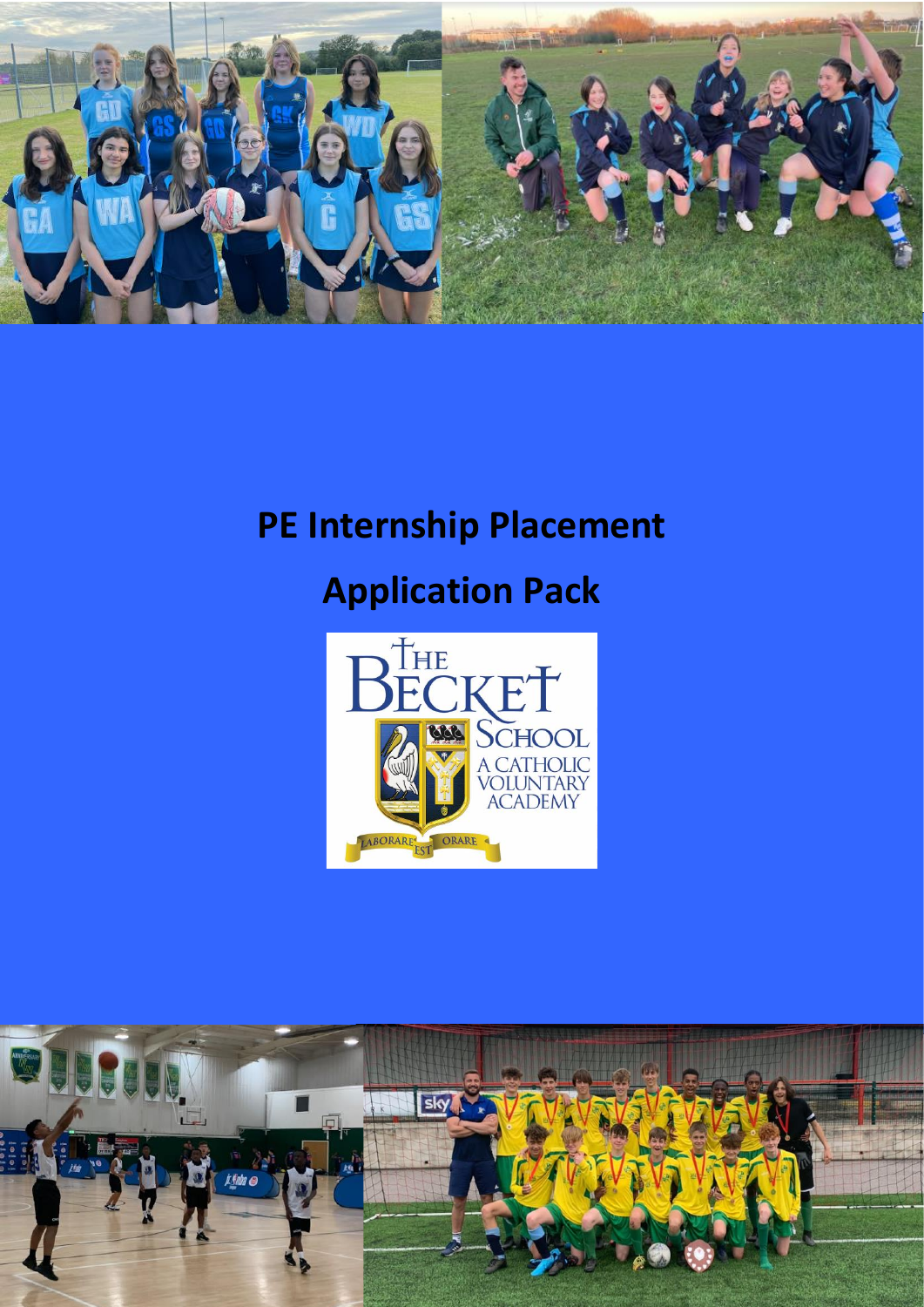**Duties and Responsibilities**



# **Hours of work:**

Monday to Friday 8.30- 4.30pm (30 hours- over 4 days- days worked will be decided on appointment)

| Expenses- £50/ week                                    | Length of post: 31/08/2022 - 25/07/2023                  |
|--------------------------------------------------------|----------------------------------------------------------|
| Closing date for applicants: 8 <sup>th</sup> July 2022 | Interviews week beginning the 11 <sup>th</sup> July 2022 |

Applicants to complete the attached Application form and send with any other relevant information to Michelle Rowley, PA to the Headteacher on [m.rowley@becketonline.co.uk](mailto:m.rowley@becketonline.co.uk)

# **Overview of the post**

The person appointed will be joining the PE department at The Becket School. They will join a team of 5 specialist PE staff plus other staff who teach some PE lessons or help run school clubs and teams. They will be expected to be able to work on their own or as part of a group, lead activities as required and follow The Becket School's expectations of staff in terms of behaviour and conduct. The successful candidate will be reliable, dynamic and a positive individual who will work with staff in school and the department on activities, events and trips, playing an active part in wider aspects of School life.

The successful candidates will support the school and the department in various ways such as:

- Setting up equipment prior to lessons/ fixtures for staff
- Working with key students in lessons to support learning: Practical and theory lessons
- Co-ordinate notices and publicising the extracurricular programme
- Enhance the schools external club links and promote to students
- Invite in external club link coaches to support extracurricular



Plus other responsibilities as needed

# **Impact for our young people:**

- $\checkmark$  Increased participation for students, more taking part and more students moving towards elite performance.
- $\checkmark$  Improved outcomes and confidence through lesson support to challenge more able and support least able, key individuals.
- $\checkmark$  Learning time maximised for students with the support of setting up equipment areas
- $\checkmark$  Increased security in changing areas with increased staff presence.
- $\checkmark$  Regularly reviewing equipment to ensure high Health and safety standards
- $\checkmark$  Support with administrative tasks and liaison with the school office on fixtures, detentions, taking completed conduct cards and working to ensure lost property is returned to students where possible.
- $\checkmark$  Signpost pathways for community sport and strength partnerships with local clubs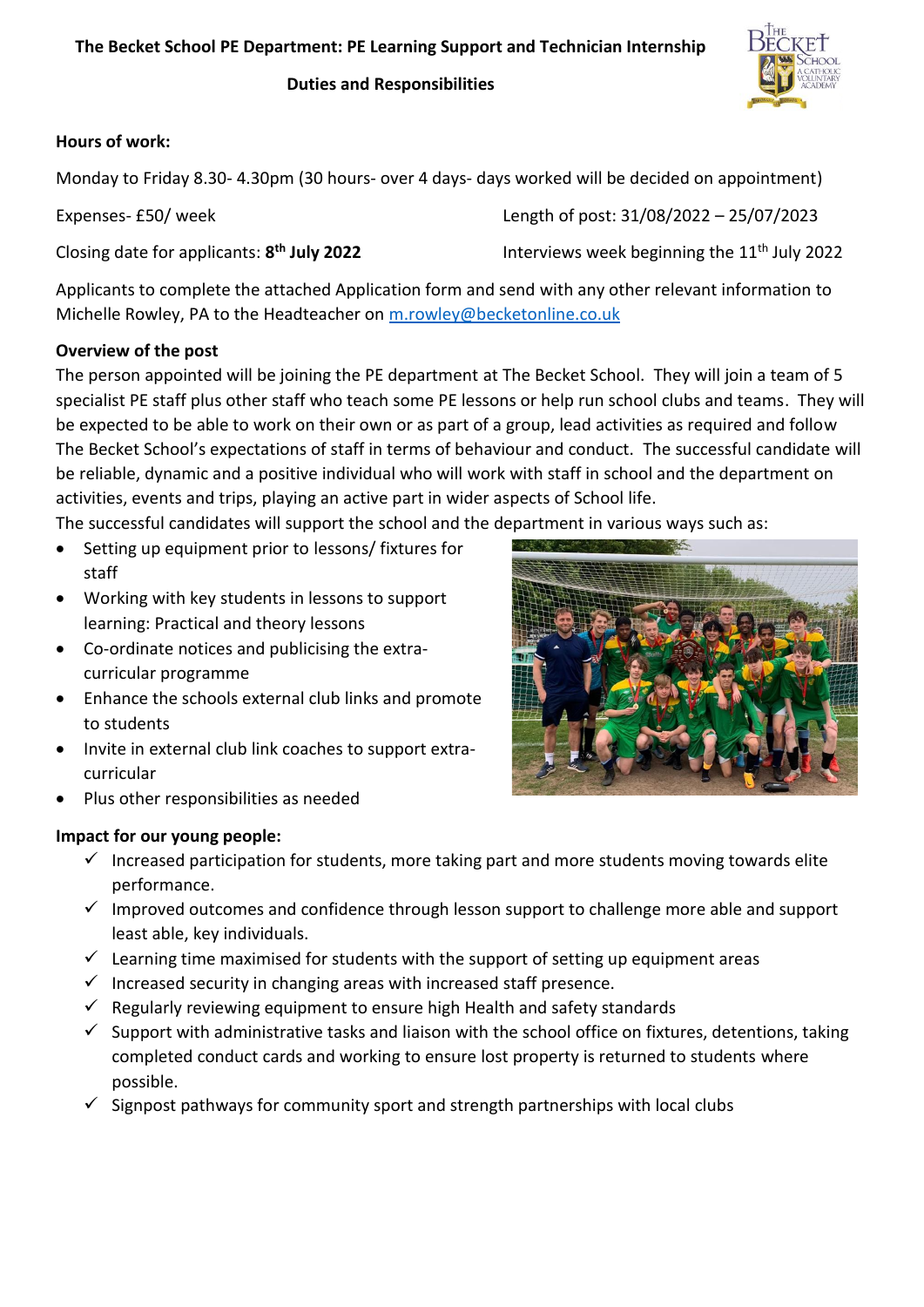#### **Duties and Responsibilities**





The successful candidates should each be able to show a high level of competence and ability in at least 2 of the following sports: Netball, Hockey, Rugby, Athletics, Football, Cricket, Rounders, Tennis or handball. They will demonstrate a willingness to attend Departmental Meetings and relevant general staff meetings, and participating in smaller working groups as appropriate.

The PE Intern will be a member of The Becket School staff and is

expected to attend the induction day in July and all relevant staff training such as safeguarding, Health and Safety and relevant Teaching and Learning sessions. The School will support the successful candidates if they wish to achieve coaching qualifications relevant to their position at the school and their future career aspirations, subject to time and availability. All staff are expected to fulfil any reasonable request made by the Head or their Leader of Learning.

#### **General Responsibilities**

- Be part of The Becket School Staff
- Attend school meetings where necessary
- Assist in supervision of students at key times before, during and after school
- Work with Students Services with management of lost property
- Inventory and condition of departmental resources

#### **PE Specific Responsibilities**

- Setting up equipment prior to lessons/ fixtures for staff
- Working with key students in lessons to support learning: Practical and theory lessons
- Co-ordinate notices and publicising the PE dept extra-curricular programme
- Enhance the schools external club links and promote to students
- Invite in external club link coaches to support extra-curricular
- Student voice and feedback to review processes
- Organise and coordinate student rewards in PE
- Co-ordinate Social Media/Newsletters and Photography at sporting events
- Filming/Moderation Footage incl. upkeep of IT equipment
- Maintenance and review of display boards in the department area
- Drive the minibus to offsite fixtures (if required)/ Arrange transport
- Run after school clubs
- Officiate school fixtures and at key times in lessons
- Work with Chaplains and Heads of House to help organise inter-house competitions
- Manage equipment and PE stores including preparing team kits
- Health and safety audit/PE equipment is safe to use
- Assist in the organisation of charity events such as Ghana 5k
- Assist with cover for PE lessons and activities

For suitable candidates other possible opportunities in the week to work:

- With Psychology and Business Departments- working as a mentor to A Level students.
- With the school inclusion team to help students access the curriculum who may be disadvantaged.